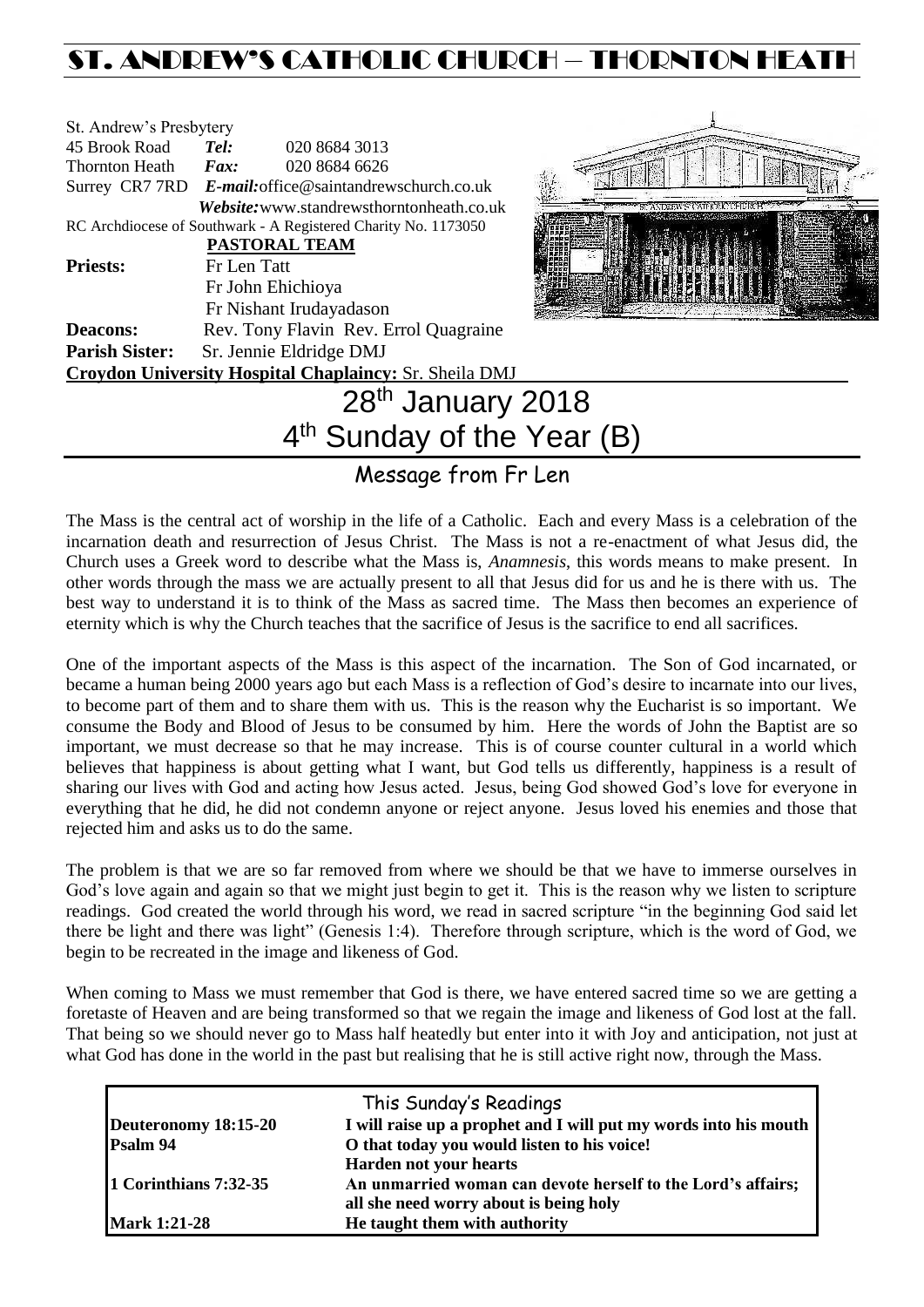# Diary for the Week

| Sunday 28 <sup>th</sup> January    |                    | 6.00pm (Saturday) First Mass of Sunday | Gateao Saberras RIP                                   |
|------------------------------------|--------------------|----------------------------------------|-------------------------------------------------------|
| $4th$ Sunday of the Year           |                    |                                        |                                                       |
| (B)                                | 9.30am             | Mass                                   | <b>Hayfron Family</b>                                 |
|                                    | 11.30am            | Mass                                   | Patrick Omoghoatimomo RIP                             |
|                                    | 5.00pm             | <b>Rosary</b>                          |                                                       |
|                                    | $5.15 - 5.45$ pm   | <b>Exposition and Benediction</b>      |                                                       |
|                                    | 6.00 <sub>pm</sub> | Mass                                   | <b>Gill Patient RIP</b>                               |
|                                    | $7.00 - 9.00$ pm   | <b>Charismatic Prayer Group</b>        |                                                       |
| Monday 29 <sup>th</sup> January    | 7.30am             | Mass                                   | <b>Holy Souls</b>                                     |
| Feria                              | 10.00am            | <b>Funeral Mass</b>                    | Mrs Lesley O'Sullivan RIP                             |
| 2 Sam 15:13-14. 16:5-13            | $7.00 - 8.00$ pm   | <b>Parish Surgery</b>                  |                                                       |
| Mk 5:1-20                          |                    |                                        |                                                       |
| Tuesday 30 <sup>th</sup> January   | 7.30am             | Mass                                   | Mr & Mrs Raimunda De Souza (25 <sup>th</sup> )        |
| Feria                              |                    |                                        | <b>Wedding Anniv)</b>                                 |
| 2 Sam 18:9-10. 14. 24-25.          | 10.00am            | <b>Mass</b>                            | Martha Dias RIP                                       |
| 30-19:3; Mk 5:21-43                | 7.45pm             | R.C.I.A. (hall)                        |                                                       |
|                                    |                    |                                        |                                                       |
| <b>Wednesday 31st January</b>      | 7.30am             | Mass                                   | For the Suffering Souls RIP                           |
| <b>St John Bosco</b>               | 10.00am            | Mass                                   | Teresa Carrasco                                       |
| 2 Sam 24:2. 9-17                   | 2.00 <sub>pm</sub> | <b>Active Retirement Group</b>         |                                                       |
| $Mk$ 6:1-6                         | 6.00pm             | <b>Lectio Divina Group (hall)</b>      |                                                       |
| Thursday 1st February              | 7.30pm<br>7.30am   | <b>Legion of Mary (hall)</b>           |                                                       |
| Feria                              | 10.00am            | Mass<br>Mass                           | Deceased Members Andradi Family RIP<br>Joan Friel RIP |
|                                    |                    |                                        |                                                       |
| $1$ Kg 2:1-4. $10-12$<br>Mk 6:7-13 | 8.00pm             | <b>Maintenance Group Meeting</b>       |                                                       |
| Friday 2 <sup>nd</sup> February    | 7.30am             | Mass                                   | Noel Byrne RIP                                        |
| Presentation of our Lord           | 10.00am            | Mass followed by                       | Christine Haywood                                     |
| <b>First Friday</b>                |                    | <b>Exposition of the Blessed</b>       |                                                       |
| Mal 3:1-4 Heb 2:14-18              |                    | <b>Sacrament/Benediction</b>           |                                                       |
| Lk 2:22-40                         | <b>6.30pm</b>      | <b>Syro Malabar Mass</b>               |                                                       |
| Saturday 3 <sup>rd</sup> February  | $9.15 - 11.15$ am  | <b>First Holy Communion</b>            |                                                       |
| St Blaise, St Ansgar               | 9.30am             | Mass                                   | <b>Holy Souls</b>                                     |
| 1 Kg 3:4-13                        | $10.00 - 10.30$ am | <b>Confessions</b>                     |                                                       |
| Mk 6:30-34                         | $5.00 - 5.30$ pm   | <b>Confessions</b>                     |                                                       |
|                                    | 6.00 <sub>pm</sub> | <b>First Mass of Sunday</b>            | John Fernandes RIP                                    |
| Sunday $4^{th}$ February           | 9.30am             | Mass                                   | <b>Salus Fernandes RIP</b>                            |
| $5th$ Sunday of the Year           | 11.30am            | Mass                                   | Parishioners                                          |
| (B)                                | 4.00pm             | <b>Confirmation Catechists</b>         |                                                       |
|                                    |                    | <b>Meeting (EA room)</b>               |                                                       |
|                                    | 5.00pm             | <b>Rosary</b>                          |                                                       |
|                                    | $5.15 - 5.45$ pm   | <b>Exposition and Benediction</b>      |                                                       |
|                                    | 6.00 <sub>pm</sub> | Mass                                   | Roque & Rosalind Fernandes RIP                        |
|                                    | $7.00 - 9.00$ pm   | <b>Charismatic Prayer Group</b>        |                                                       |
|                                    |                    |                                        |                                                       |

|                  |                               | <b>Money Matters</b>                        |                           |  |
|------------------|-------------------------------|---------------------------------------------|---------------------------|--|
|                  | <b>Collection Last Sunday</b> | £1,009.98                                   |                           |  |
|                  |                               | Payment by Standing Order                   | £ 302.00                  |  |
|                  |                               | Total offertory                             | £1,311.98                 |  |
|                  |                               | Second collection for Racial Justice Sunday |                           |  |
|                  |                               | Thank you for your generosity               |                           |  |
| Altar Servers    |                               |                                             | Church Cleaners           |  |
| This week Team 3 |                               |                                             | This week St Jude's Group |  |
| Next week Team 1 |                               |                                             | Next week Judie's Crew    |  |
|                  |                               |                                             |                           |  |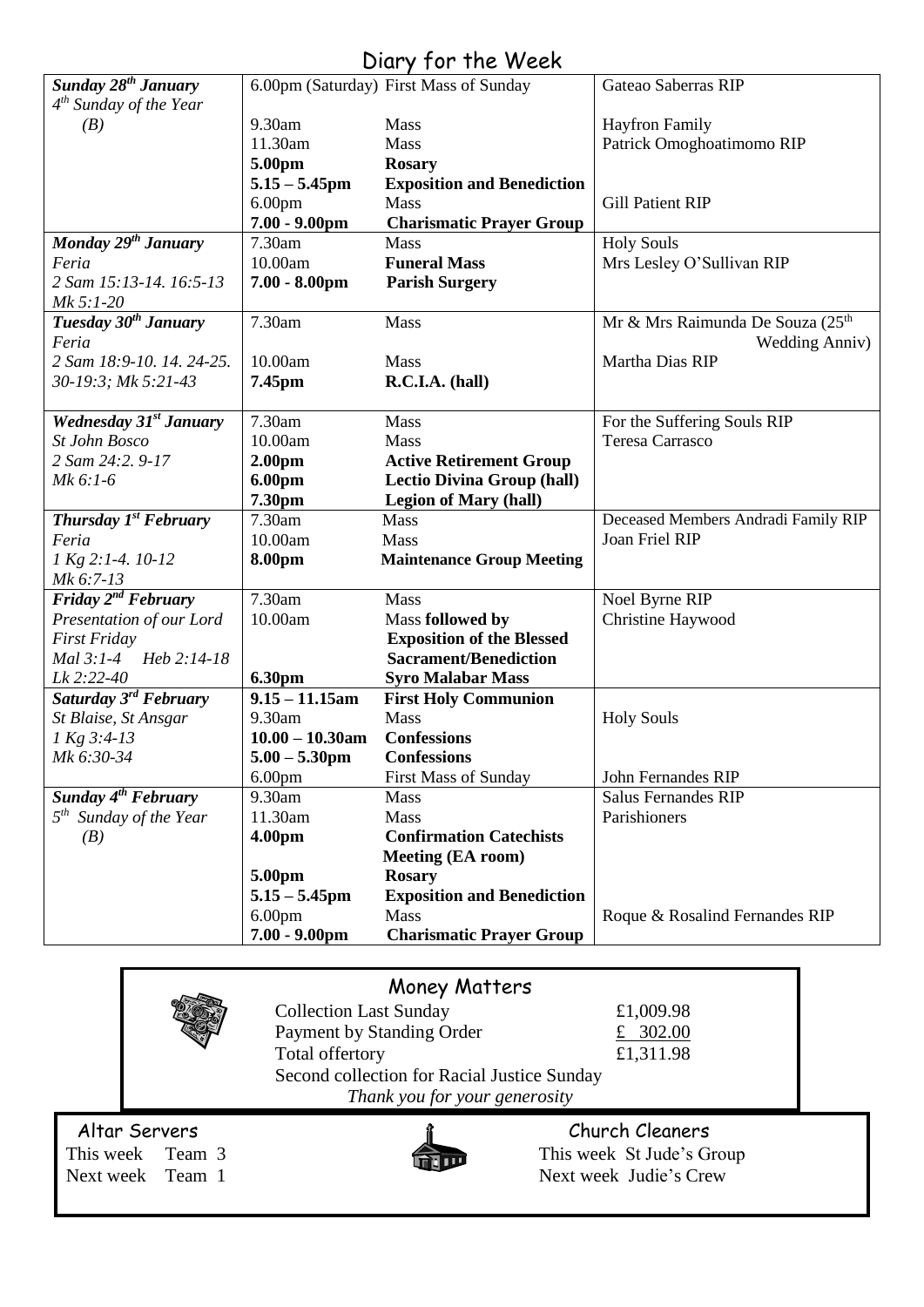# St. Andrew's Parish Notices

# **THE SACRAMENT OF CONFIRMATION**

The Sacrament of Confirmation will be celebrated on Saturday June 9<sup>th</sup> during the 11am Mass. Anyone wishing to be confirmed must be in year 9 and above and may apply initially by speaking to Sr. Jennie or Deacon Errol after Sunday Masses in January. Please be prepared to give your reasons for wanting to be confirmed. Please note that all applications must be in by 4<sup>th</sup> February.

# **SECOND COLLECTION THIS WEEK**

The second collection today, 28<sup>th</sup> January, is for Racial Justice Sunday. This collection is to support the work of the Catholic Church to promote racial justice in our schools, parishes and in wider society.

#### **TEA/COFFEE AFTER SUNDAY 9.30AM MASS**

Please do go along to the hall after every 9.30am Sunday Mass for tea and coffee and cakes. All are most welcome.

### **FIRST FRIDAY**

This coming Friday is First Friday and there will be Exposition of the Blessed Sacrament after the end of the 10am Mass until Benediction at 12.30pm.

# **YOUNG PEOPLE – YOU AND YOUR CHURCH**

Pope Francis is holding a synod in Rome this year in an effort to encourage the involvement and participation of young people in the Church. As a result we are holding an evening for those aged 16-24 to discuss the Church, your place in it, what you want from it, what if offers you and all sorts of other things. This is your chance to discuss you and your Church. The evening will be on Saturday  $17<sup>th</sup>$ February at 7.00pm in the hall followed by refreshments and also a chance to socialise.

#### **BRENDAN GRENNAN**

After many many years of looking after the grounds around our Church and the gardens of the Presbytery, Brendan has decided that it is now time to stop. We would like to record our grateful thanks to Brendan for all the years he has given to the Church in keeping our grounds and garden looking clean and tidy, thank you for all your hard work, your cheerful greetings and for your enthusiasm for brightly coloured flowers!

Whilst we cannot replace Brendan, if anyone would like to volunteer in helping to take care of the Church's grounds for us, please speak to Fr Len.

#### **ST ANDREW'S MOTHER & TODDLER GROUP**

Please note the group resumes again on Tuesday 30<sup>th</sup> January. If you have young children, please go along on Tuesday mornings (term time only) from  $9.30 - 11.15$ am, £2.00 per session, lots of play, crafts, stories, singing and a snack.

# **NIGERIAN CATHOLIC COMMUNITY**

The Nigerian Catholic Community General Meeting is being held on Sunday 11<sup>th</sup> February after the 11.30am Mass in the Church hall.

# **HYMN BOOKS**

We will shortly be ordering our new hymn books. We are asking for the new books to be sponsored so if you would like to sponsor a book on behalf of a family or in memory of a loved one, we will place a paper plaque inside each book saying to whom it is dedicated. If you'd like to dedicate a book for someone at £7 each, please put the money in an envelope together with the name(s) for the dedication and